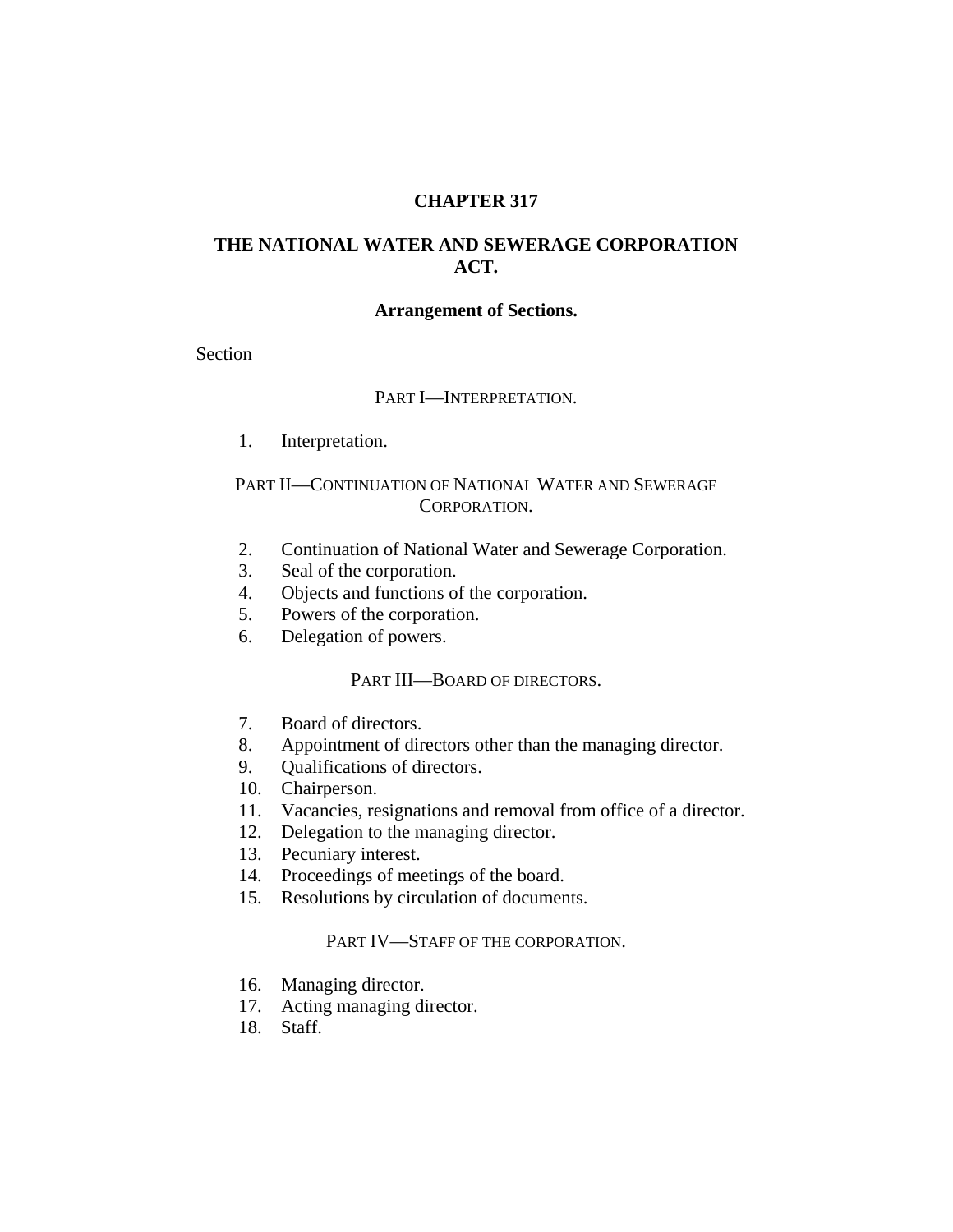## PART V—CORPORATE PLANS.

- 19. Corporate plans.
- 20. Matters to be included in a plan.
- 21. Financial matters to be included in a plan.
- 22. Matters to be considered in financial target.
- 23. Variations to corporate plans.
- 24. Board to notify Minister of significant event.
- 25. Corporate plan to be followed.

### PART VI—FINANCIAL PROVISIONS.

- 26. Funds of the corporation.
- 27. Estimates.
- 28. Accounts and records.
- 29. Annual reports.
- 30. Audit.

#### PART VII—GENERAL PROVISIONS.

- 31. Minister's directions to the board.
- 32. Borrowing powers.
- 33. Corporation property.
- 34. Protection from liability.
- 35. Byelaws.
- 36. Appointment as water or sewerage authority.
- 37. Regulations.

# **Schedule**

*Schedule* Meetings of the board.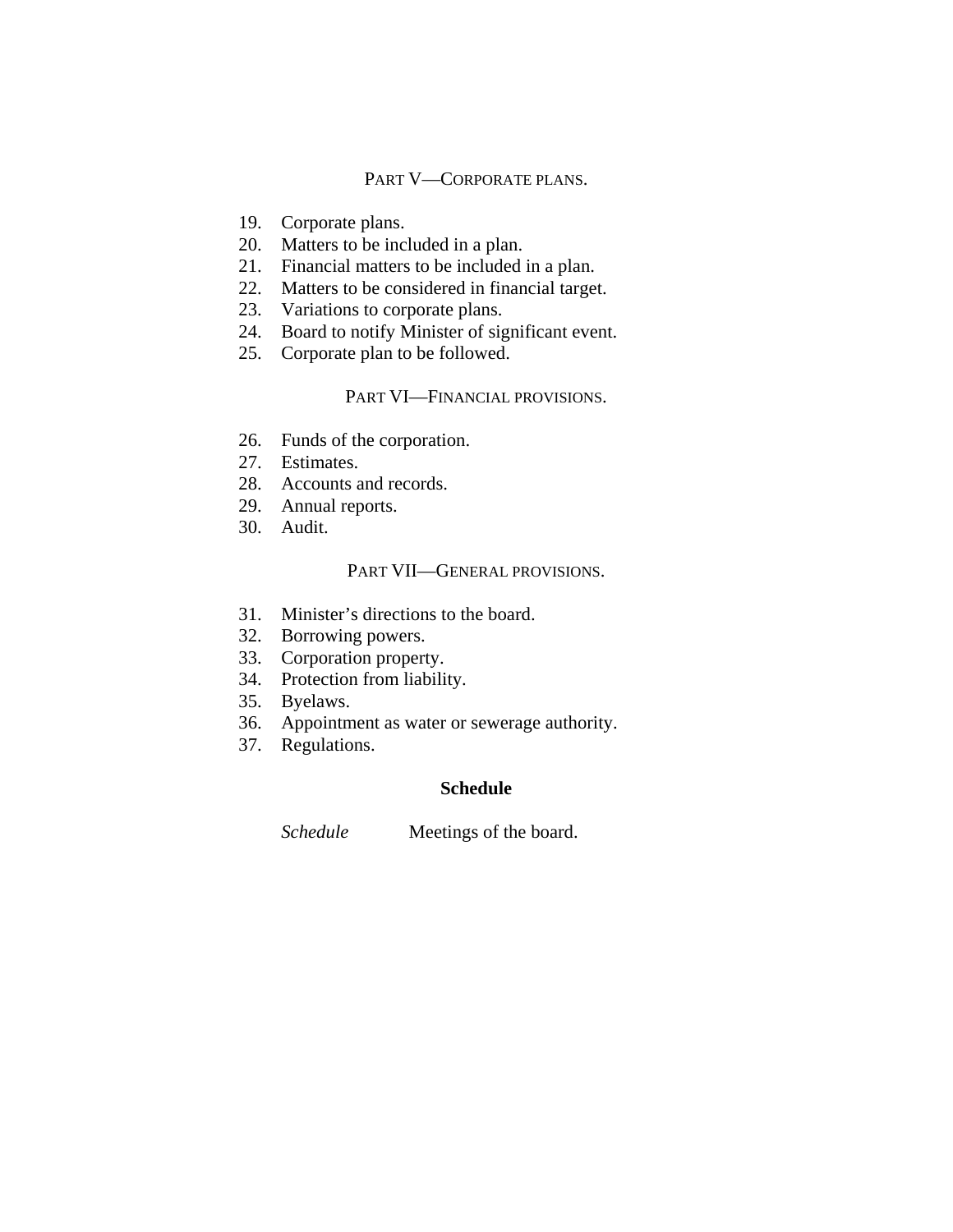## **CHAPTER 317**

## **THE NATIONAL WATER AND SEWERAGE CORPORATION ACT.**

*Commencement*: 22 December, 1995.

### **An Act to revise the objectives, powers and structure of the National Water and Sewerage Corporation.**

#### PART I—INTERPRETATION.

### **1. Interpretation.**

- (1) In this Act, unless the context otherwise requires—
- (a) "authority" has the same meaning as in the Water Act;
- (b) "chairperson" means the chairperson of the board;
- (c) "corporation" means the National Water and Sewerage Corporation;
- (d) "director" means a director of the corporation;
- (e) "financial year" means the period of twelve months ending on the 30th of June of each year;
- (f) "managing director" means the managing director of the board;
- (g) "Minister" means the Minister responsible for water or natural resources;
- (h) "performance contract" has the same meaning as in the Water Act;
- (i) "public authority" includes any Government Minister, Government department or statutory authority or any local government body, any body provided for in the Local Governments Act and any water users association.

(2) This Act binds the Government, every public authority and every person acting on behalf of the Government or a public authority.

PART II—CONTINUATION OF NATIONAL WATER AND SEWERAGE CORPORATION.

#### **2. Continuation of National Water and Sewerage Corporation.**

(1) The National Water and Sewerage Corporation shall continue in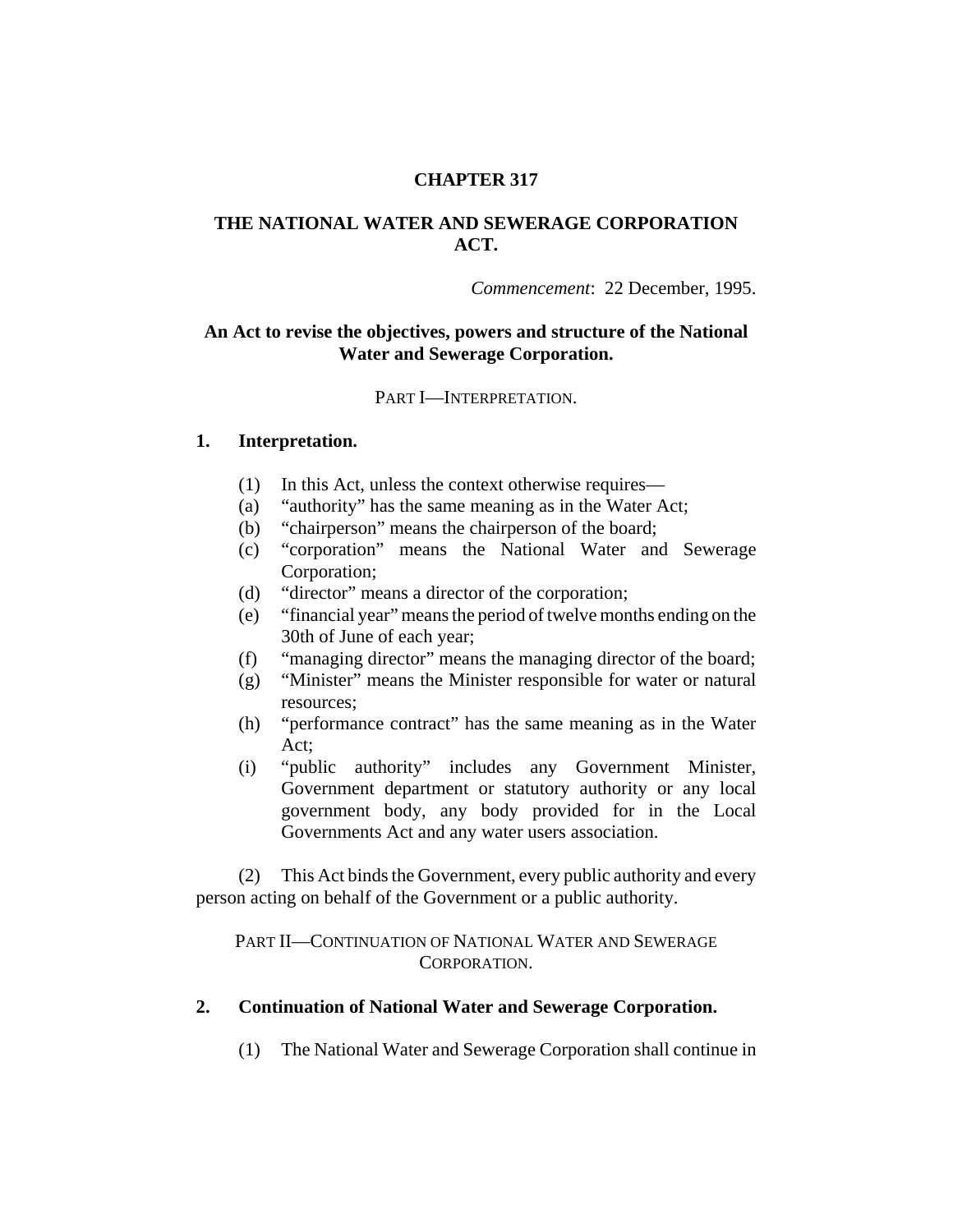existence as a body corporate.

- (2) The corporation may—
- (a) do and suffer all acts and things that bodies corporate may lawfully do or suffer;
- (b) acquire, hold and dispose of real and personal property;
- (c) sue or be sued in its corporate name.

## **3. Seal of the corporation.**

(1) The official seal of the corporation shall be kept in such custody as the board may direct and shall not be used, except as may be authorised by the board.

(2) All courts shall take judicial notice of the seal of the corporation fixed to a document and, until the contrary is proved, the seal shall be deemed to have been duly affixed.

## **4. Objects and functions of the corporation.**

(1) The objects of the corporation shall be to operate and provide water and sewerage services in areas entrusted to it under the Water Act.

- (2) The functions of the corporation shall be—
- (a) to manage the water resources in ways which are most beneficial to the people of Uganda;
- (b) to provide—
	- (i) water supply services for domestic, stock, horticultural, industrial, commercial, recreational, environmental and other beneficial uses;
	- (ii) sewerage services, in any area in which it may be appointed to do so under this Act or the Water Act, to the extent and standards that may be determined by its corporate plan, any performance contract, and regulations made under this Act or the Water Act.
- (c) to do anything connected or incidental to the above;
- (d) to develop the water and sewerage systems in urban centres and big national institutions throughout the country.
- (3) The corporation shall carry out its functions with a view—
- (a) to providing its services efficiently and economically;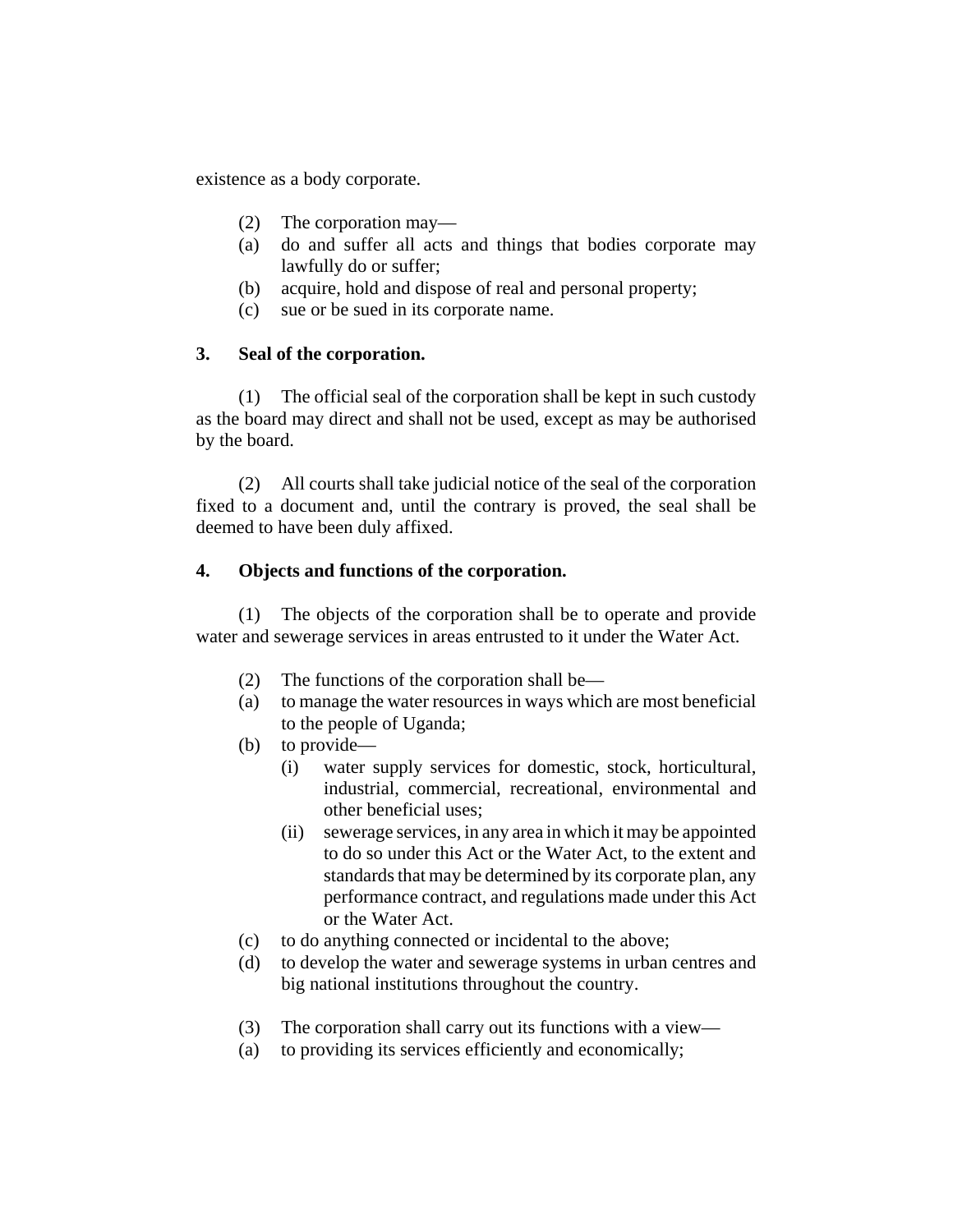- (b) to exercising its powers in accordance with—
	- (i) any national action plan adopted under the Water Act; and
	- (ii) the economic, social and environmental policies of the Government.

(4) The corporation shall operate on sound commercial practice and shall ensure that its revenues are sufficient to provide for—

- (a) all depreciation, amortisation and interest costs;
- (b) all operation and maintenance costs; and
- (c) a reasonable return on investment.

## **5. Powers of the corporation.**

(1) The corporation may do all things that are necessary for, or are in connection with, the achievement of its objectives and the performance of its functions.

- (2) Without limiting subsection (1), the corporation may—
- (a) appoint agents and attorneys and act as an agent for other persons;
- (b) set tariffs and charges, make and levy rates and fix terms and conditions for work done or services, goods or information supplied by it;
- (c) engage consultants;
- (d) provide consultancy and project management services;
- (e) participate in the formation of a company, trust, partnership or other body;
- (f) subscribe to or otherwise acquire, hold and dispose of shares in or debentures or other securities of a company;
- (g) subscribe for or otherwise acquire, and hold and dispose of, any interest in a partnership or other body where it has interest;
- (h) enter into partnership or any arrangement for sharing a profit, union of interest, cooperation, joint venture, reciprocal concession or otherwise, with any person or body carrying on or engaged in, or about to carry on or engage in, any business or transaction, whether within or outside Uganda, which is capable of being conducted so as to directly or indirectly benefit the corporation;
- (i) apply for, obtain and hold, whether on its own behalf or jointly with any other person, any industrial property rights;
- (j) assign or grant licences in respect of those industrial property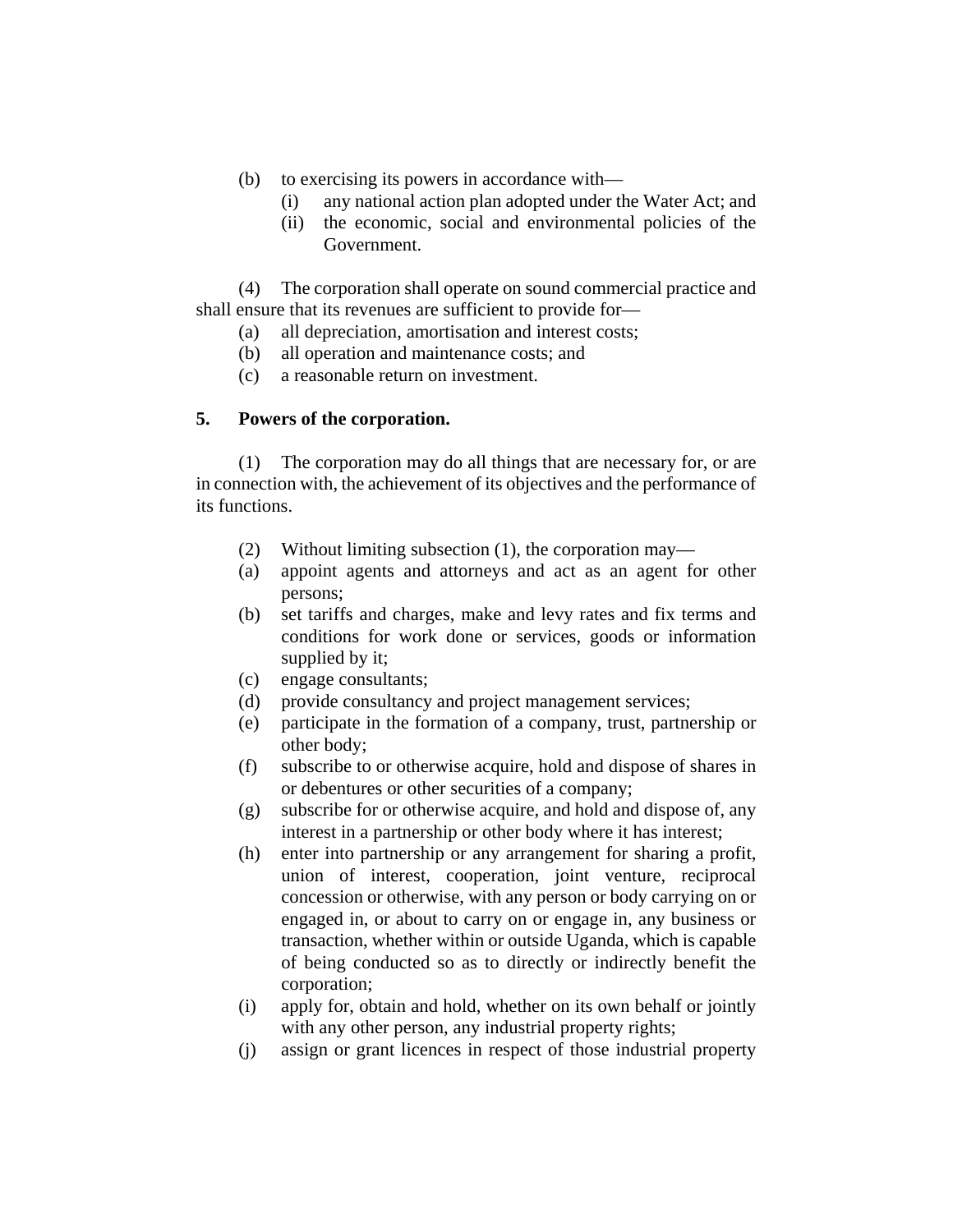rights, with or without charge;

- (k) enter into agreements and arrangements for the commercial exploitation of industrial property rights;
- (l) organise and conduct training programmes in connection with the provision of water and sewerage services;
- (m) provide specialist assistance relating to water supply or sewerage services to any public authority on such terms as may be agreed upon by the corporation and the public authority;
- (n) carry on, within or outside Uganda, any business or activity that is capable of being conveniently carried on by the corporation using the surplus resources that are not immediately required in carrying out the corporation's functions under this Act.

### **6. Delegation of powers.**

(1) The corporation may, by instrument under its official seal, delegate any of the powers of the corporation to—

- (a) a director or a number of directors;
- (b) an officer of the corporation, by name or by office within the corporation; or
- (c) with the Minister's consent, any other person but shall not delegate any of the following powers—
	- (i) its powers of delegation;
	- (ii) powers to make regulations or byelaws;
	- (iii) powers to set tariffs or charges or to make and levy rates; and
	- (iv) any other power that may be specified by the Minister.

(2) A delegation under subsection (1) may be revoked in writing; and any delegation shall not prevent the corporation from exercising the power, function, authority or discretion delegated.

(3) A power delegated under this section shall be exercised or performed in accordance with the terms of the instrument of delegation.

(4) Any delegate exercising a delegated power under this section may receive written or oral submissions from any person on any matter within the competence of the delegate.

(5) Where the exercise of a power is dependent upon the opinion of the corporation and that power is delegated under this section, the delegate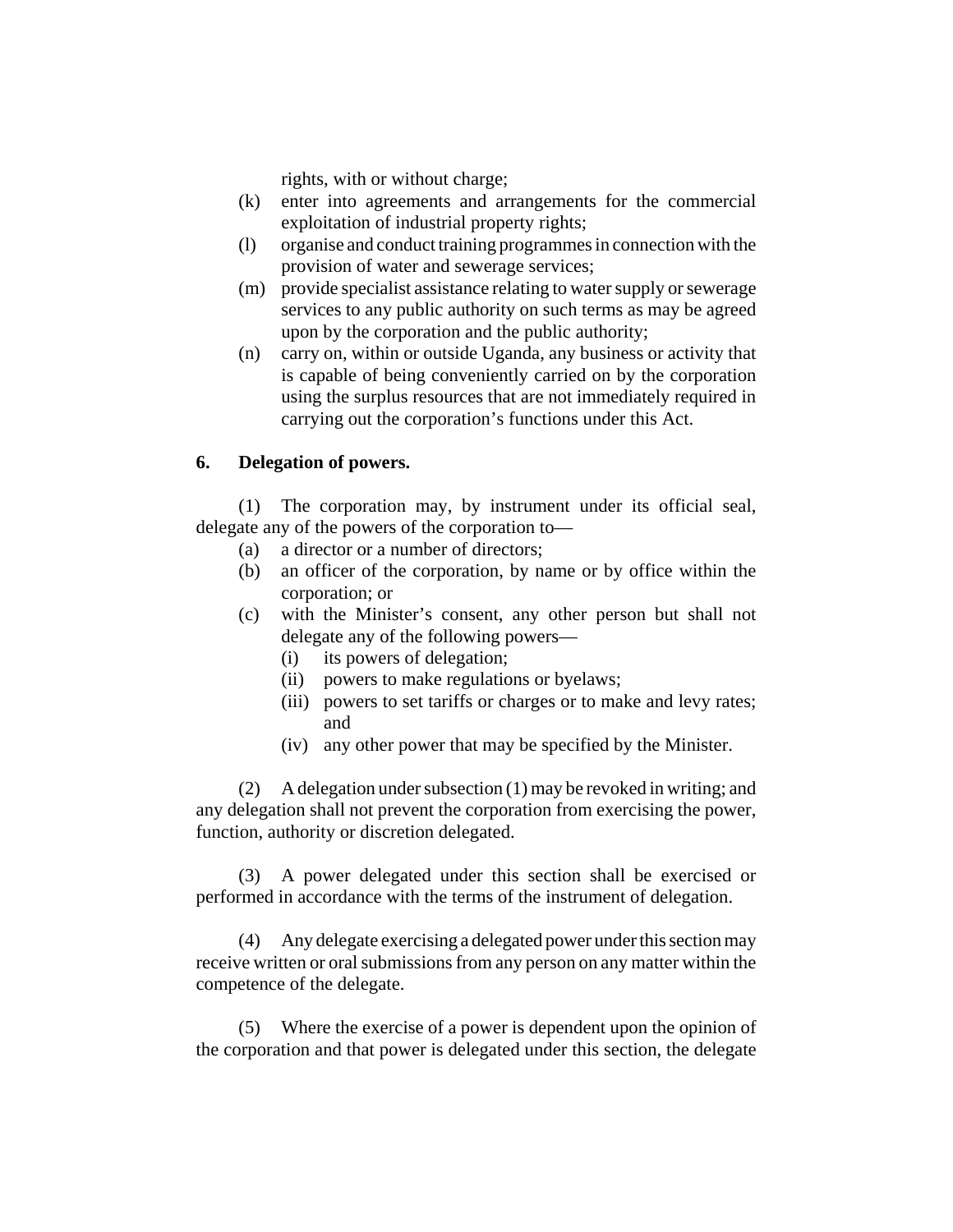may, unless the contrary intention appears, exercise the power upon his or her own opinion.

## PART III—BOARD OF DIRECTORS.

### **7. Board of directors.**

(1) There shall be a board of directors of the corporation consisting of—

- (a) the chairperson;
- (b) the managing director; and
- (c) seven other directors, one of whom must be the director of the directorate of water development.

(2) The board shall be the policy making body of the corporation and shall—

- (a) decide the policies and strategies to be followed by the corporation in achieving its objects and carrying out its functions;
- (b) ensure that the corporation and the managing director perform their functions and exercise their respective powers in a proper, efficient and economical manner, in accordance with the policies and strategies established by the board.

# **8. Appointment of directors other than the managing director.**

(1) The directors, other than the managing director, shall be appointed by the Minister for a period of three years and shall be eligible for reappointment for another term.

(2) The directors, other than the managing director, shall not be fulltime officers of the corporation.

(3) A director, other than the managing director, shall hold office on terms and conditions that may be specified in the instrument of appointment.

(4) The corporation may pay to the directors, other than the managing director, subsistence, travelling or other allowances that the Minister may approve.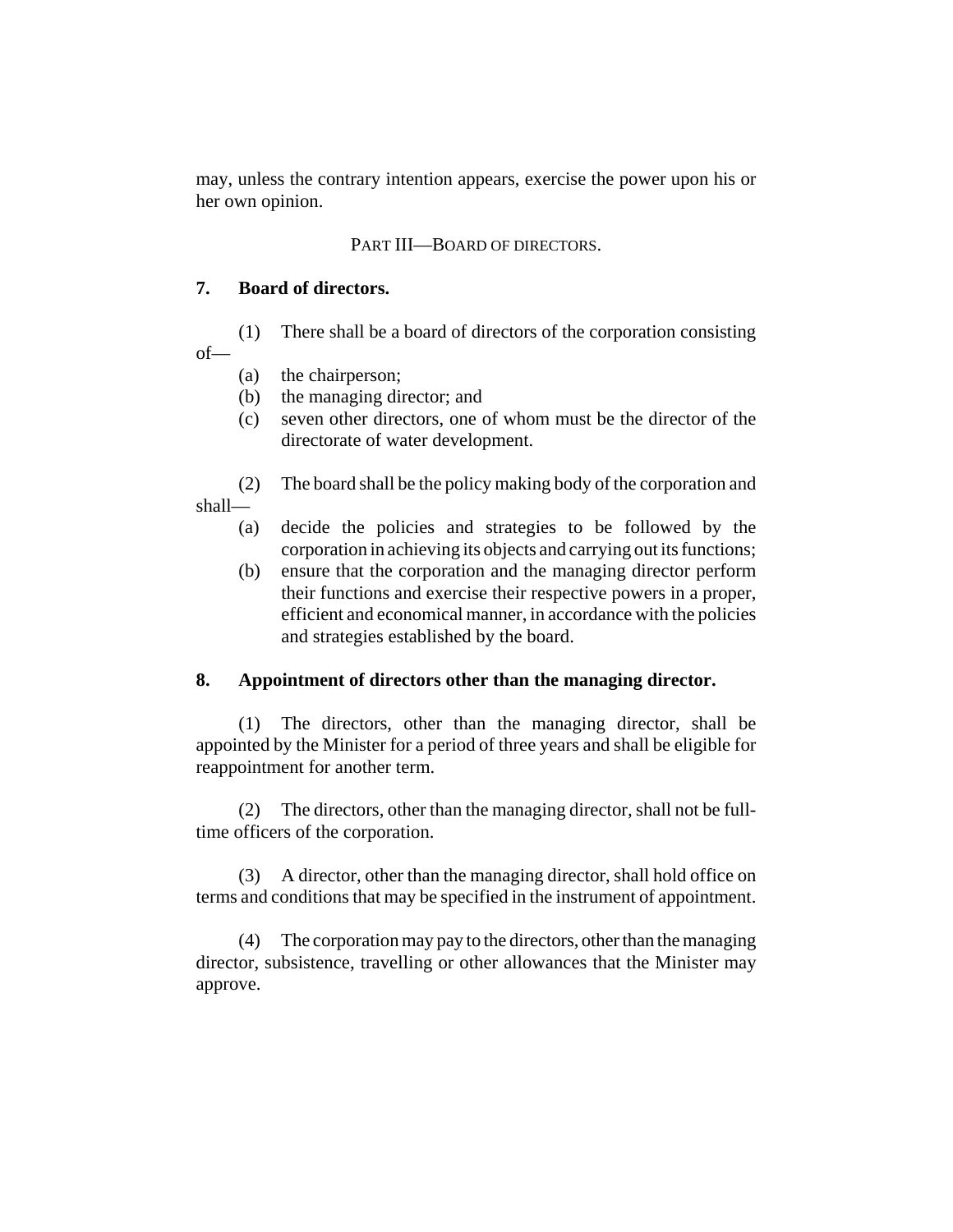## **9. Qualifications of directors.**

(1) In appointing the directors, the Minister shall appoint persons having qualifications relevant to, or experience in, the following fields—

- (a) the business of the corporation;
- (b) public finance, banking or economics;
- (c) water supply or sewerage engineering;
- (d) business management;
- (e) commerce or industry;
- (f) environmental management;
- (g) public health officer.

(2) The Minister may appoint a person employed by a public authority to be a director.

(3) In appointing a director under subsection (2), the Minister shall, after consultation with the chairperson and the Permanent Secretary of the Ministry responsible for water and natural resources, or the chief executive officer of the public authority concerned, appoint a person who is the most senior officer in that public authority who possesses the qualifications provided under subsection (1) and who shall—

- (a) have sufficient time to give due attention to the affairs of the corporation;
- (b) be in a position to represent and to commit that public authority in any matter at any meeting of the board; and
- (c) attend meetings of the board.

### **10. Chairperson.**

(1) The chairperson shall convene and preside at meetings of the board and shall do all such other duties and functions that may be required under, or for better carrying out this Act.

- (2) Where—
- (a) the office of chairperson is vacant; or
- (b) the chairperson is absent from Uganda or is, for any reason, unable to perform his or her functions,

the board shall elect one of its members to perform the functions and exercise all the powers of the chairperson.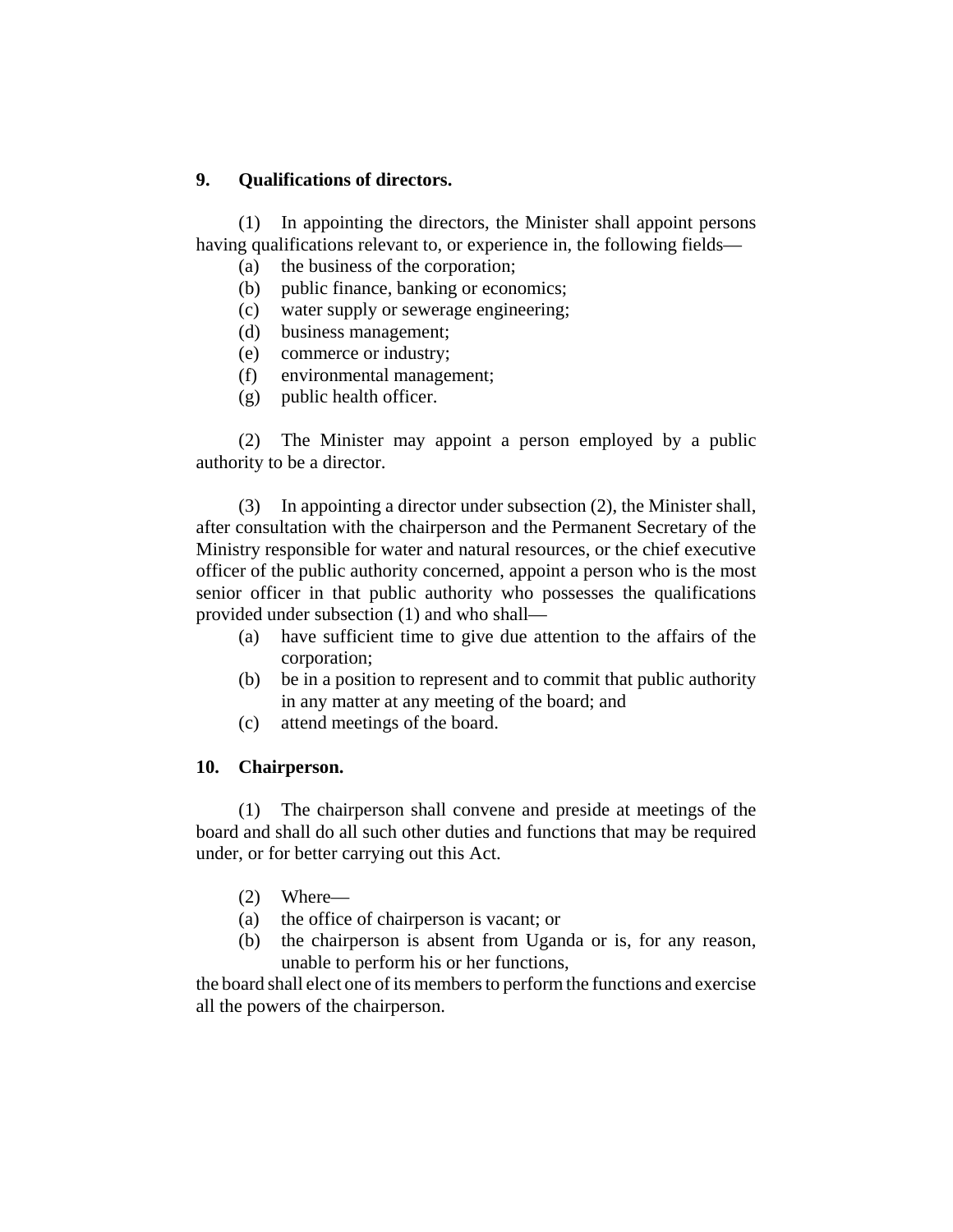### **11. Vacancies, resignations and removal from office of a director.**

- (1) The office of a director shall be vacant if the director—
- (a) without the board's approval, and without a reasonable cause, fails to attend two consecutive meetings of the board; or
- (b) becomes bankrupt.

(2) A director, other than the managing director, may resign his or her office by writing to the Minister; but the resignation shall not become effective until it is accepted by the Minister.

(3) The Minister may remove a director, other than the managing director, from office for incompetence, impropriety or lack of appropriate care or attention to the discharge of the duties of a director.

(4) If a director is convicted of an offence relating to his or her duties as a director or any other criminal offence punishable by six months imprisonment without the option of a fine, the Minister or, in the case of the managing director, the board shall remove the director from office.

### **12. Delegation to the managing director.**

The board may, in writing, delegate to the managing director any of its powers under this Act.

### **13. Pecuniary interest.**

(1) For the purposes of this section, a pecuniary interest includes any direct or indirect pecuniary or other material interest of the director or the director's spouse.

(2) A director who has a pecuniary interest in any matter being considered or about to be considered by the board shall, as soon as practicable after the relevant facts have come to his or her knowledge, declare the nature of his or her interest at that meeting.

(3) The person presiding at a meeting at which a declaration is made under subsection (1) shall cause a record of the declaration to be made in the minutes of the meeting.

(4) After a declaration is made by a director, the director shall not be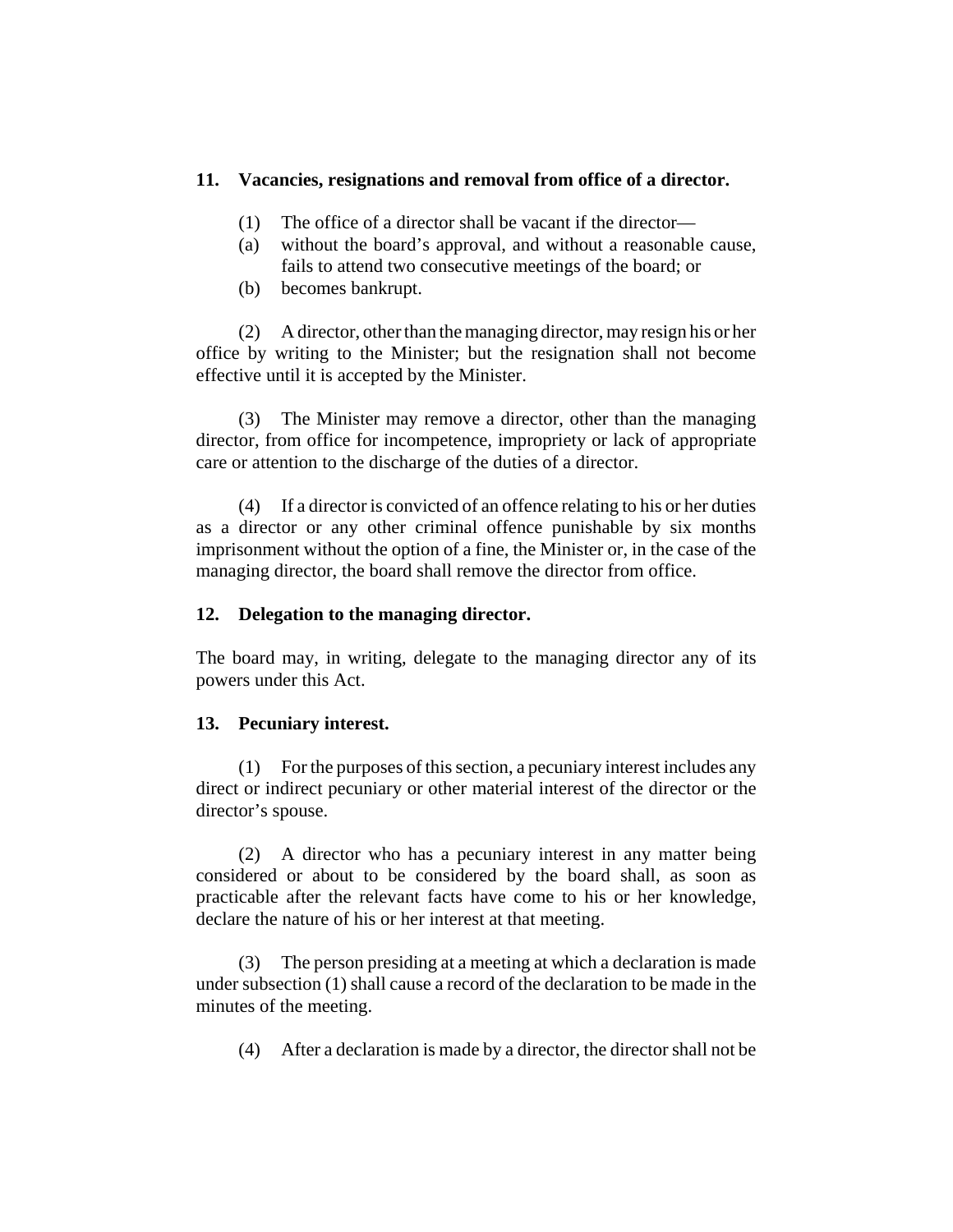present during any deliberation at that or any subsequent meeting with respect to that matter.

(5) If the director votes on a matter where he or she has a pecuniary interest, the vote shall be disallowed.

(6) In addition to the other obligations imposed upon a director by this section, the managing director shall give written notice to the chairperson of all direct and indirect pecuniary interests that the managing director has or acquires in any business or in any body corporate carrying on any business.

#### **14. Proceedings of meetings of the board.**

Meetings of the board shall be conducted as is provided in the Schedule to this Act.

#### **15. Resolutions by circulation of documents.**

(1) If a majority of the directors sign a document containing a statement that they are in favour of a resolution in terms set out in that document, a resolution in those terms shall be taken to have been passed at a meeting of the board held on the day on which the document is signed or, if the directors do not sign it on the same day, on the day on which the last director signs the document.

(2) Where a resolution is passed under subsection (1), all directors shall be immediately advised of the matter and shall be given a copy of the resolution.

(3) For the purposes of subsection (1), two or more separate documents containing a statement in identical terms, each of which is signed by one or more directors, shall be taken to constitute one document.

PART IV—STAFF OF THE CORPORATION.

### **16. Managing director.**

(1) There shall be a managing director who shall be appointed by the board for a term of five years.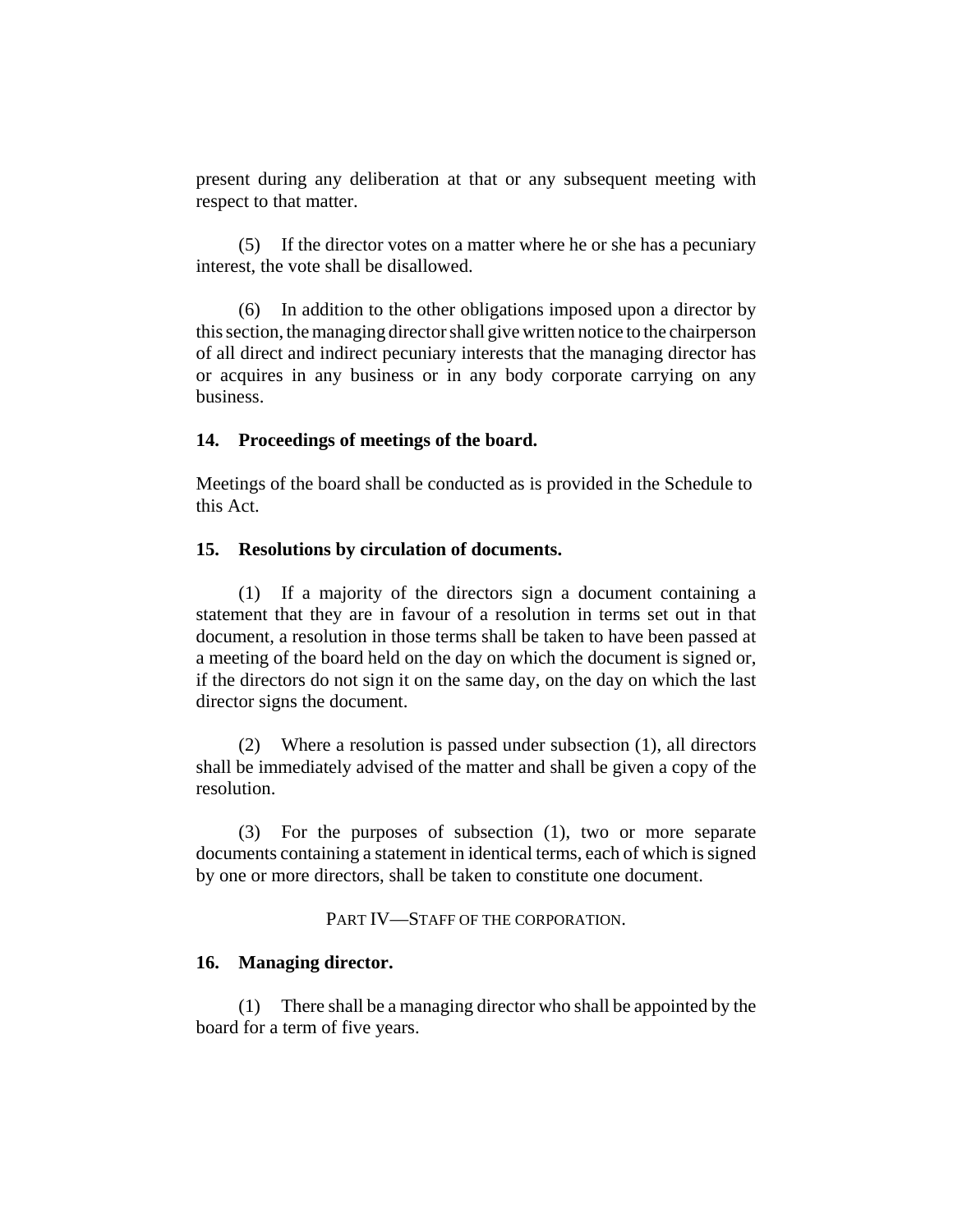(2) The board shall appoint as managing director a person having special qualifications or experience in one or more of the areas specified in section 9(1) and who is a person of proven experience and competence in the management and operation of a public utility undertaking.

(3) The managing director shall hold office on a full-time basis.

(4) The managing director shall hold office, subject to this Act, on terms and conditions that may be approved by the board and specified in the instrument of appointment.

(5) The managing director shall be the chief executive officer of the corporation and, subject to this Act and directions of the board, shall be responsible for planning, organising, managing and controlling the activities of the corporation.

(6) The managing director may resign his or her office by writing delivered to the chairperson, but the resignation shall not become effective until it is accepted by the board.

(7) The board may remove the managing director from office for incompetence, impropriety or lack of appropriate care or attention to the discharge of the duties of his or her office.

### **17. Acting managing director.**

The board may appoint a person to act as managing director during a vacancy in the office of managing director or during any period when the managing director is absent from duty or from Uganda or is, for any other reason, unable to perform the functions of his or her office.

### **18. Staff.**

(1) The corporation may engage officers and employees that are necessary for the performance of its functions.

(2) The terms and conditions of appointment for employment shall be determined by the corporation.

(3) The corporation may pay such superannuation contributions, pension or retiring allowances or gratuities to the managing director or staff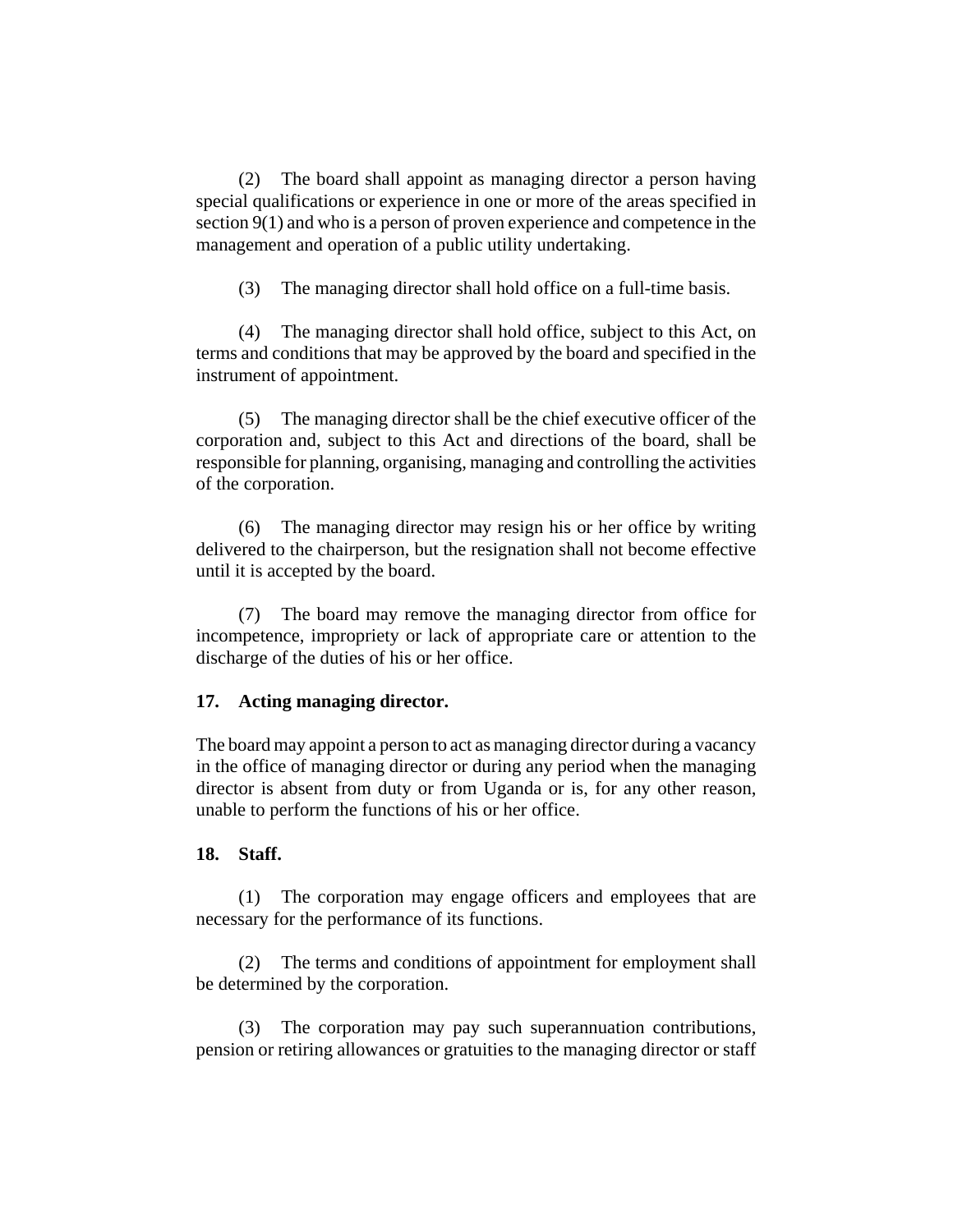of the corporation as the corporation may determine.

### PART V—CORPORATE PLANS.

### **19. Corporate plans.**

(1) The board shall from time to time prepare a three-year corporate plan.

(2) The first corporate plan shall come into effect on a date to be determined by the Minister.

(3) The board may review and revise a corporate plan at any time before the end of its period and shall review a plan at the written request of the Minister.

(4) The board shall submit to the Minister its corporate plan and any amendments as soon as is practicable after the corporate plan or amendment is made.

### **20. Matters to be included in a plan.**

(1) A corporate plan shall be in a form approved by the Minister and shall include, among others, the following—

- (a) the objectives of the plan;
- (b) the overall strategies and policies that the corporation is to follow to achieve those objectives;
- (c) the services that the corporation expects to provide for each area for which the corporation is appointed a water supply or sewerage authority under this Act or the Water Act and the standards expected to be achieved in providing those services;
- (d) performance indicators and targets (whether financial or operational) as the board considers appropriate;
- (e) financial matters as is set out under section 22;
- (f) other information that the board may consider appropriate or as may be specified in writing by the Minister.

(2) A corporate plan shall be consistent with any water action plan established under section 17 of the Water Act.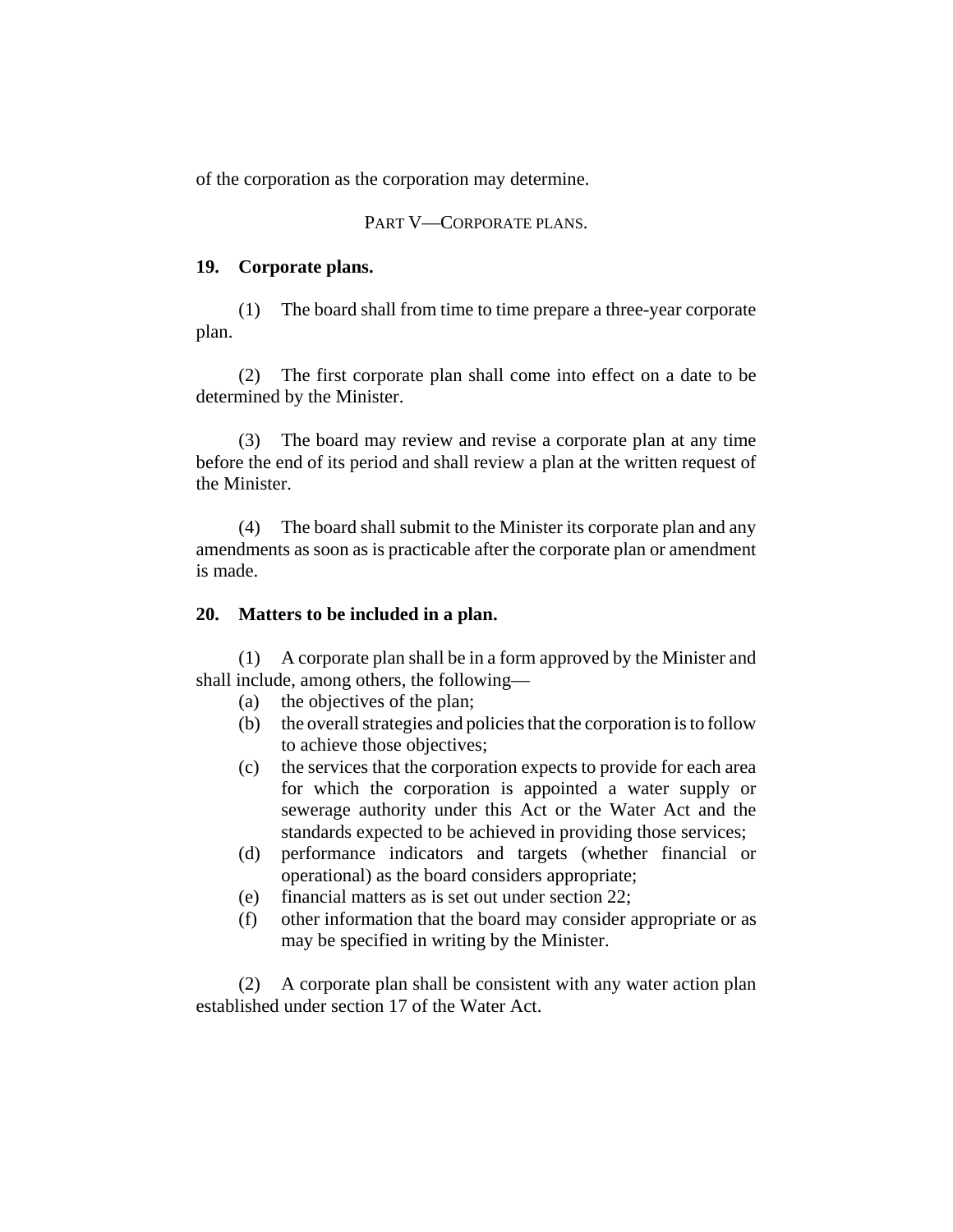## **21. Financial matters to be included in a plan.**

Each corporate plan, for each area for which the corporation is appointed a water supply or sewerage authority under this Act or the Water Act shall state in relation to financial matters—

- (a) the financial target of the corporation;
- (b) the overall financial strategies, including the setting of tariffs and charges, the making and levying of rates, borrowing, investment, and purchasing and disposal strategies;
- (c) a forecast of the revenue and expenditure of the corporation, including a forecast of capital expenditure and borrowing;
- (d) details of the significant tariffs, rates and charges expected to be raised by the corporation and the basis on which those tariffs, rates and charges are to be raised; and
- (e) other financial information as the board may consider appropriate or as is specified in writing by the Minister.

## **22. Matters to be considered in financial target.**

In preparing a financial target, the board shall have regard to—

- (a) maintaining the corporation's financial viability;
- (b) maintaining a reasonable level of reserves, so as to make provision for—
	- (i) estimated future demand for the services of the corporation;
	- (ii) improved accessibility of, and performance standards for, the services provided by the corporation; and
	- (iii) other matters that may be specified by the Minister in writing.

### **23. Variations to corporate plans.**

(1) The Minister may, within sixty days after receiving a copy of a corporate plan and within thirty days after receiving a copy of a revised plan and after consultation with the board, direct the board to vary any aspect of the plan, including the period to which it relates.

(2) In exercising his or her powers under subsection (1), the Minister shall have regard to—

- (a) the effect of the variation on the corporate plan;
- (b) the effect of the variation on the services provided by the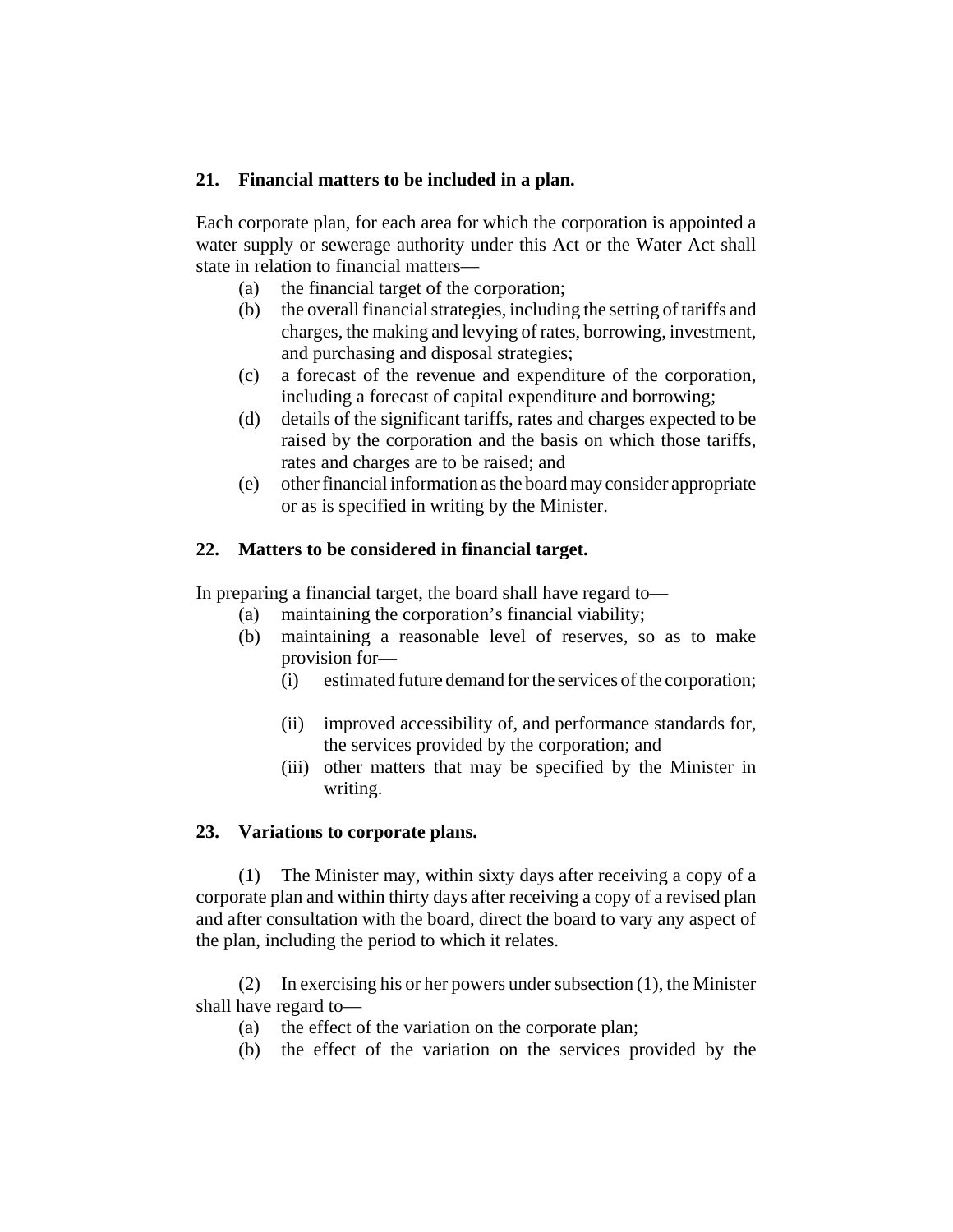corporation; and

(c) any other matter that the Minister may consider appropriate.

(3) A direction under subsection (1) shall be in writing and shall set out the Minister's reason for the direction.

### **24. Board to notify Minister of significant event.**

If the board is of the opinion that matters have arisen—

- (a) that may prevent or significantly affect the achievement of the objectives of the corporation under the corporate plan;
- (b) that may prevent or significantly affect the achievement of the financial target under the plan,

the board shall immediately notify the Minister of its opinion and its reasons for the opinion.

#### **25. Corporate plan to be followed.**

(1) The corporation shall not make any major deviation from its corporate plan, unless it has first obtained the written approval of the Minister to do so, and the Minister shall react in thirty days; if he or she does not, the corporation may go ahead and operate.

(2) The Minister may issue guidelines as to what are major deviations for the purposes of subsection (1).

(3) The corporation shall not set tariffs, rates and charges otherwise than in accordance with its corporate plan.

PART VI—FINANCIAL PROVISIONS.

#### **26. Funds of the corporation.**

The funds of the corporation shall consist of—

- (a) money from time to time appropriated by Parliament for that purpose;
- (b) all monies received by the corporation for goods or services provided under this Act;
- (c) monies borrowed by the corporation; and
- (d) such other monies received by or made available to the corporation for purposes of performing its functions under this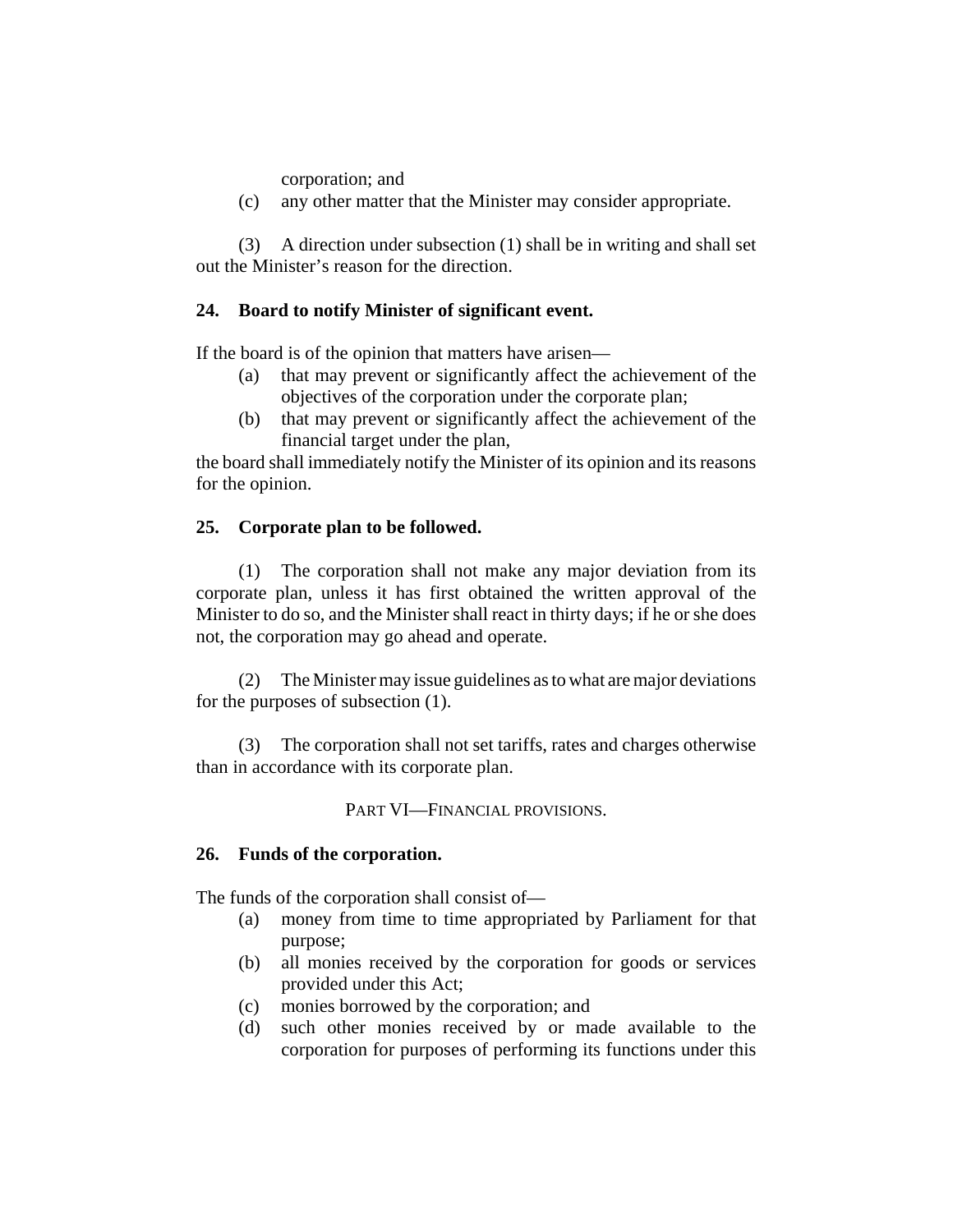**27. Estimates.**

(1) The managing director shall, not later than three months before the end of each financial year, prepare and submit to the board for its approval estimates of income and expenditure of the corporation for the next financial year and may, at any time before the end of a financial year, prepare and submit to the board for approval any estimates supplementary to the estimates of a current year.

(2) No expenditure shall be made out of the funds of the corporation unless the expenditure is part of the expenditure approved by the board under the estimates for the financial year in which that expenditure is to be made or in estimates supplementary to those estimates.

#### **28. Accounts and records.**

(1) The corporation shall keep proper accounts and records of the transactions and affairs of the corporation for each area in which it is empowered to supply water and sewerage services under this Act or the Water Act and shall keep records that are necessary to explain the financial operations and financial position of the corporation.

- (2) The board shall—
- (a) ensure that all money payable to the corporation is properly collected and paid into one or more bank accounts in the name of the corporation;
- (b) ensure that all money expended by the corporation is properly expended and only for purposes authorised by or under this Act and that such expenditure is properly authorised;
- (c) ensure that adequate control is maintained over assets owned by, or in the custody of, the corporation;
- (d) ensure that all liabilities incurred by the corporation are properly authorised;
- (e) ensure efficiency and economy of operations and avoidance of waste and extravagance;
- (f) develop and maintain an adequate budgeting and accounting system;
- (g) develop and maintain an adequate financial control system.

Act.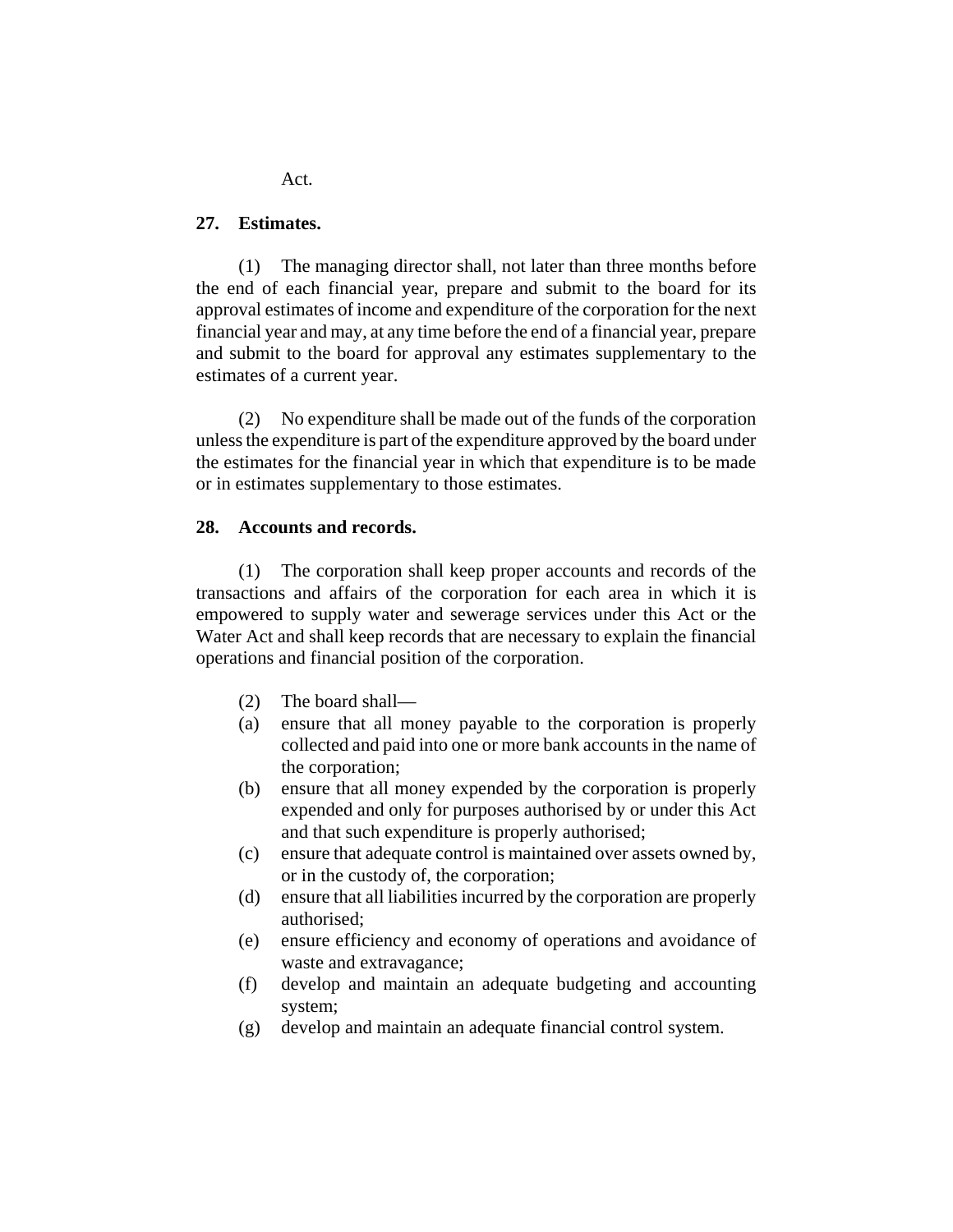### **29. Annual reports.**

(1) The corporation shall in relation to each area in which it is empowered to supply water and sewerage services under this Act or the Water Act, in respect of each financial year, prepare an annual report containing—

(a) a report of its operations during the financial year;

(b) financial statements for the financial year,

and submit the report to the Minister not later than the 31st of October next following the financial year.

(2) The report of operations referred to under subsection  $(1)(a)$ shall—

- (a) report separately on the activities of the corporation in each area in which it is empowered to supply water and sewerage services;
- (b) be prepared in a form and contain information determined by the board to be appropriate;
- (c) contain a copy of any direction given by the Minister under this Act during the financial year; and
- (d) contain any other information required by the Minister.

(3) The financial statements referred to under subsection (1)(b) shall—

- (a) contain information determined by the Minister to be appropriate;
- (b) include an assessment of—
	- (i) the cost of carrying out the corporation's community service obligation;
	- (ii) the cost of implementing any directions given by the Minister under this Act;
	- (iii) the cost of carrying out any other obligation that is imposed on the corporation under this or any other Act and that requires it to act otherwise than in accordance with normal commercial practice;
- (c) be prepared in a manner and form approved by the Minister;
- (d) present fairly the results of the financial transactions of the corporation during the financial year to which they relate and the financial position of the corporation as at the end of that year;
- (e) be signed by the managing director of the corporation and by the chairperson and one other director.
- (4) The persons signing the financial statement under subsection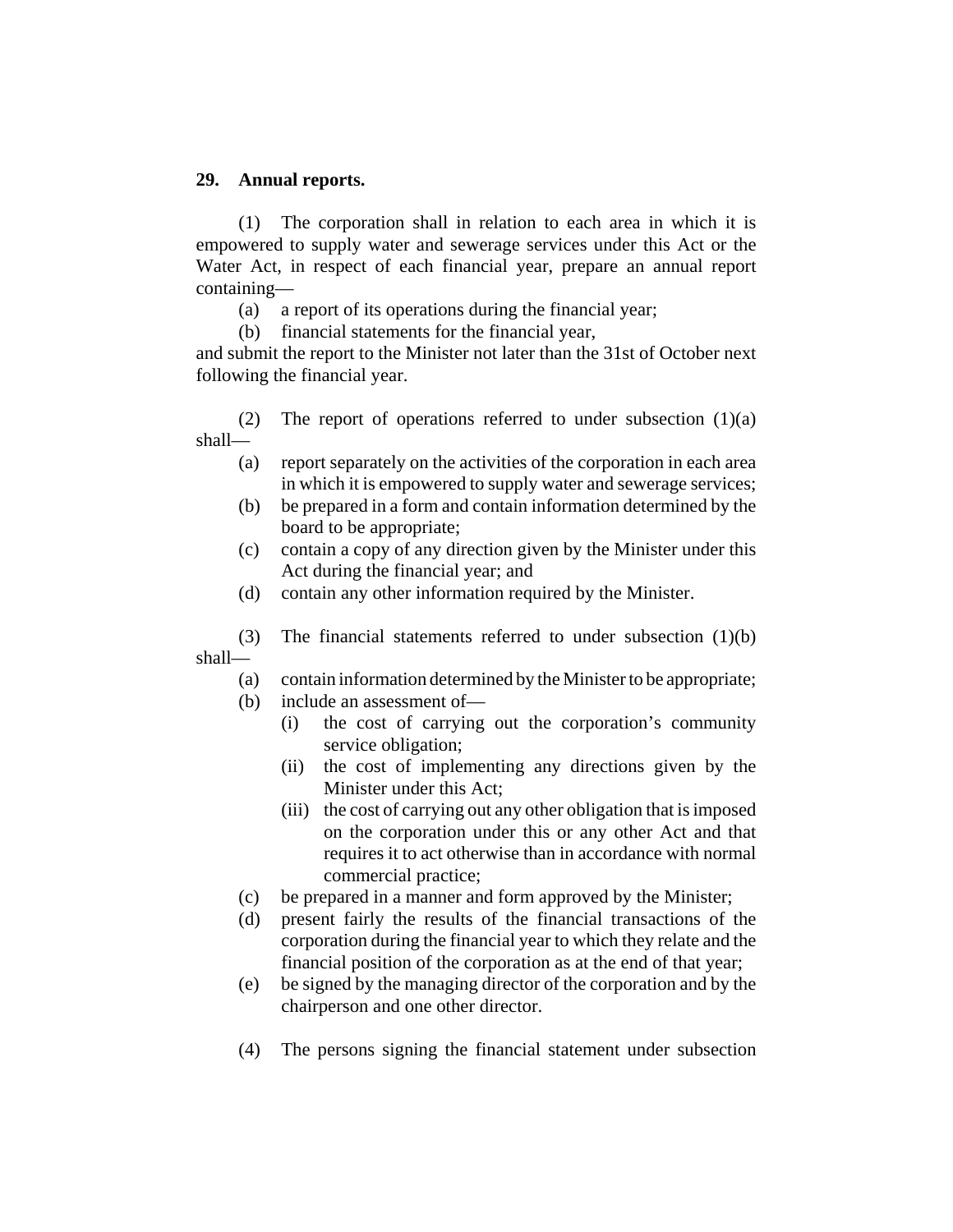$(3)(e)$  shall state whether—

- (a) in their opinion, the financial statements present fairly the results of the financial transactions of the corporation during the financial year to which they relate and whether they sufficiently explain the financial position of the corporation as at the end of the financial year; and
- (b) at the date of signing the financial statements, they were aware of any circumstances that render any details included in the statements misleading or inaccurate and, if so, details of the circumstances.

(5) The Minister shall cause each annual report submitted under this section to be laid before Parliament within seven sitting days of Parliament after the report has been received by the Minister.

#### **30. Audit.**

(1) The financial statements under section 29(1)(b) shall be audited by the Auditor General.

(2) The auditor's report shall state whether the statements are correct and shall set out all matters falling within the normal duties of an auditor which, in his or her opinion, should be brought to the attention of the Auditor General, the corporation or the Minister.

(3) The auditor shall, as soon as is practicable, give a copy of his or her report to the Auditor General, the corporation and the Minister.

(4) The corporation shall pay the costs of any auditor engaged under subsection  $(1)$ .

PART VII—GENERAL PROVISIONS.

### **31. Minister's directions to the board.**

(1) The Minister may give written directions to the board on matters of general policy, and the board—

- (a) shall, subject to this Act, comply with those directions;
- (b) shall publish the directions in its annual report; and
- (c) may otherwise publish the directions in any manner it thinks fit.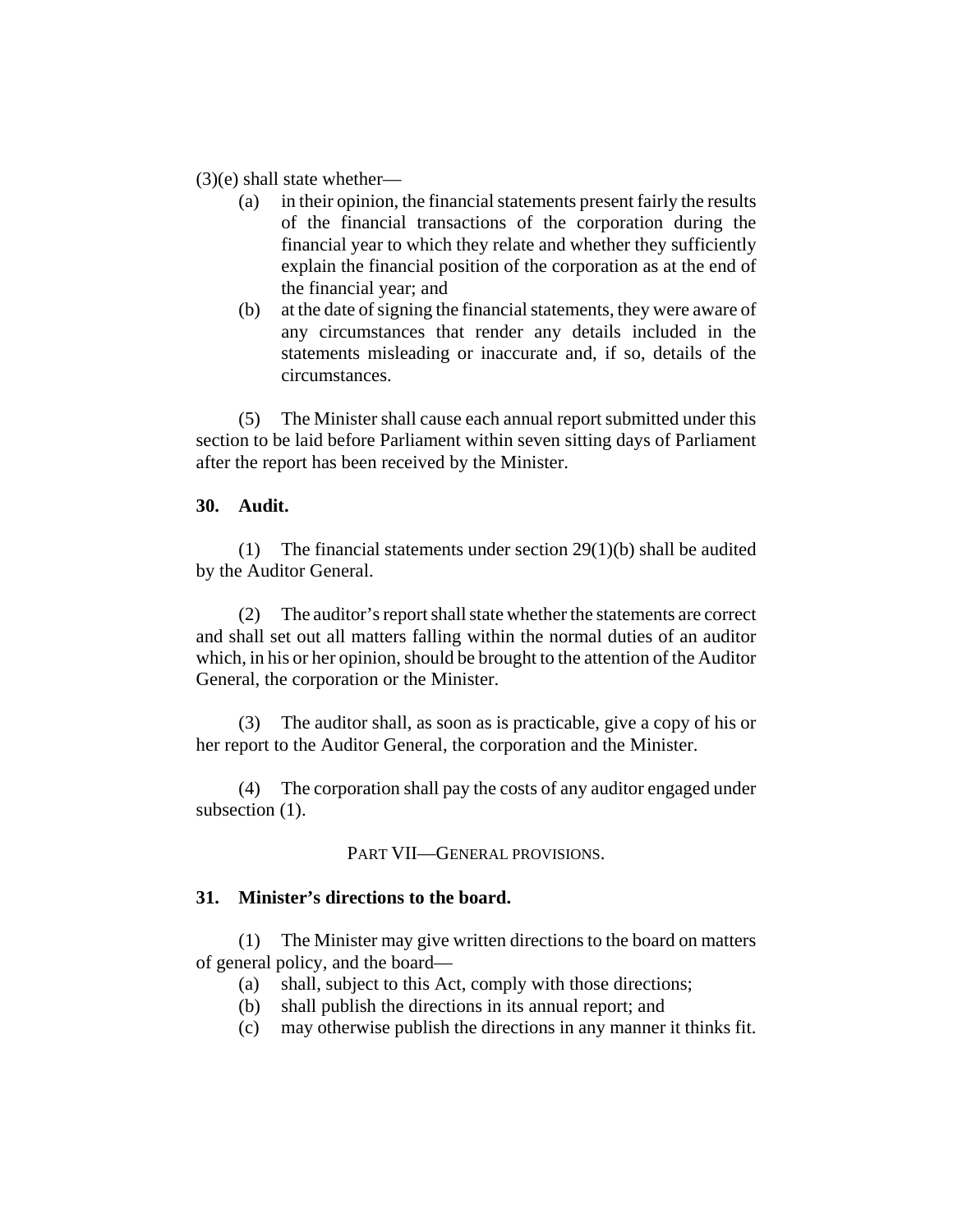(2) The Minister shall lay a copy of a direction given under subsection (1) before Parliament within fifteen sitting days, together with any statement of the corporation—

- (a) estimating the cost of complying with the Minister's direction; and
- (b) commenting on the feasibility of implementing that direction consistently with the action plan adopted under section 23 of the Water Act and the corporation's corporate plan.

### **32. Borrowing powers.**

(1) The corporation may borrow such sums as may be required by it from sources within Uganda or, with the prior approval of the Minister responsible for finance, from sources outside Uganda for the purposes of—

- (a) meeting any capital expenditure;
- (b) discharging its functions under this Act,

on such terms as may be agreed between the corporation and the lender.

(2) The corporation may charge its assets, undertakings and revenues with the repayment of any money borrowed together with interest thereon and may issue debentures, bonds or other securities in order to secure repayment of any money borrowed.

(3) If the Minister responsible for finance approves borrowing from sources outside Uganda, the Government must guarantee the performance of any obligation undertaken by the corporation under this section.

#### **33. Corporation property.**

(1) All property owned by the corporation immediately before the commencement of this Act shall continue to be owned by the corporation.

(2) The board may decline to be appointed as an authority to succeed any body providing water supply or sewerage services under the Waterworks Act, the Water Act or any other Act, unless the assets relevant to that water supply or sewerage undertaking are vested in the corporation.

(3) Where assets of an authority providing water supply or sewerage services under the Waterworks Act, the Water Act or any other law are vested in the corporation, no compensation shall be payable by the corporation in respect of the transfer of those assets.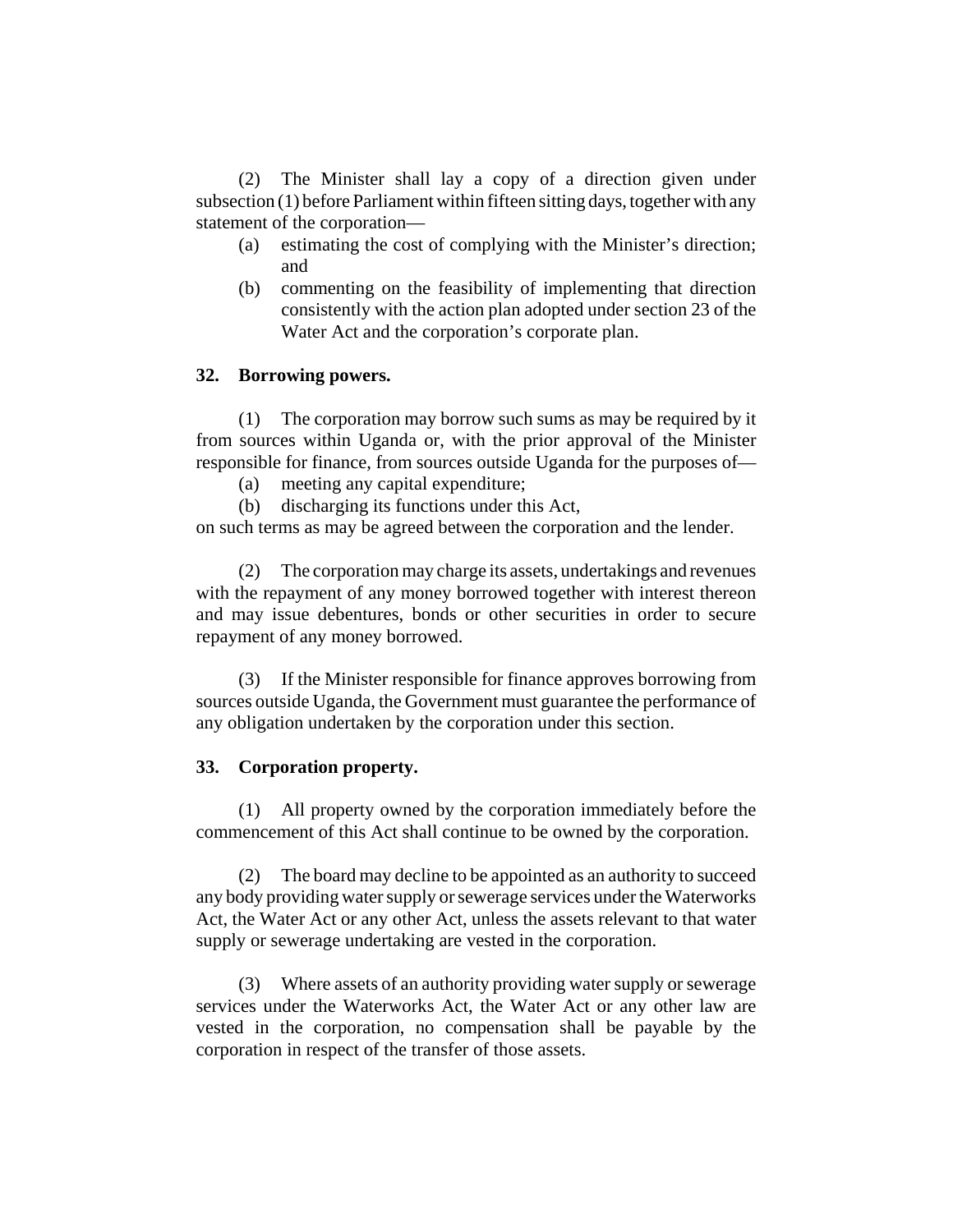## **34. Protection from liability.**

(1) Except as expressly provided under this Act, the corporation, the board, the directors or officers, other employees or agents of the corporation shall not be personally liable—

- (a) for any act done or omission made in good faith in the exercise of the powers or functions or in the discharge of their duties under this Act;
- (b) for failure to make available or to continue to make available any service authorised by this Act;
- (c) for any action taken in connection with the beneficial treatment of water for human consumption or fluoridation.

(2) Nothing in subsection (1) protects the corporation from a liability it may otherwise have for supplying water which does not comply with the water quality standards prescribed under this Act, the Water Act or any other law in relation to the supply of water.

### **35. Byelaws.**

(1) The corporation may, subject to this Act, make byelaws regulating—

- (a) the procedure to be followed at meetings of the corporation;
- (b) the activities of the corporation;
- (c) the exercise of any power delegated by the board;
- (d) the procedure to be followed in relation to, and the contents of, any contracts for the provision of, services by the corporation under this Act or the Water Act;
- (e) the procedure to be followed in making other contracts by or on behalf of the corporation;
- (f) the duties, remuneration and conditions of service of officers and employees of the corporation;
- (g) the establishment and control of any superannuation, pension or provident fund scheme or insurance scheme for the benefit of officers and employees.

(2) Notwithstanding the Interpretation Act, byelaws made under subsection (1) may be published in such manner as the corporation sees fit.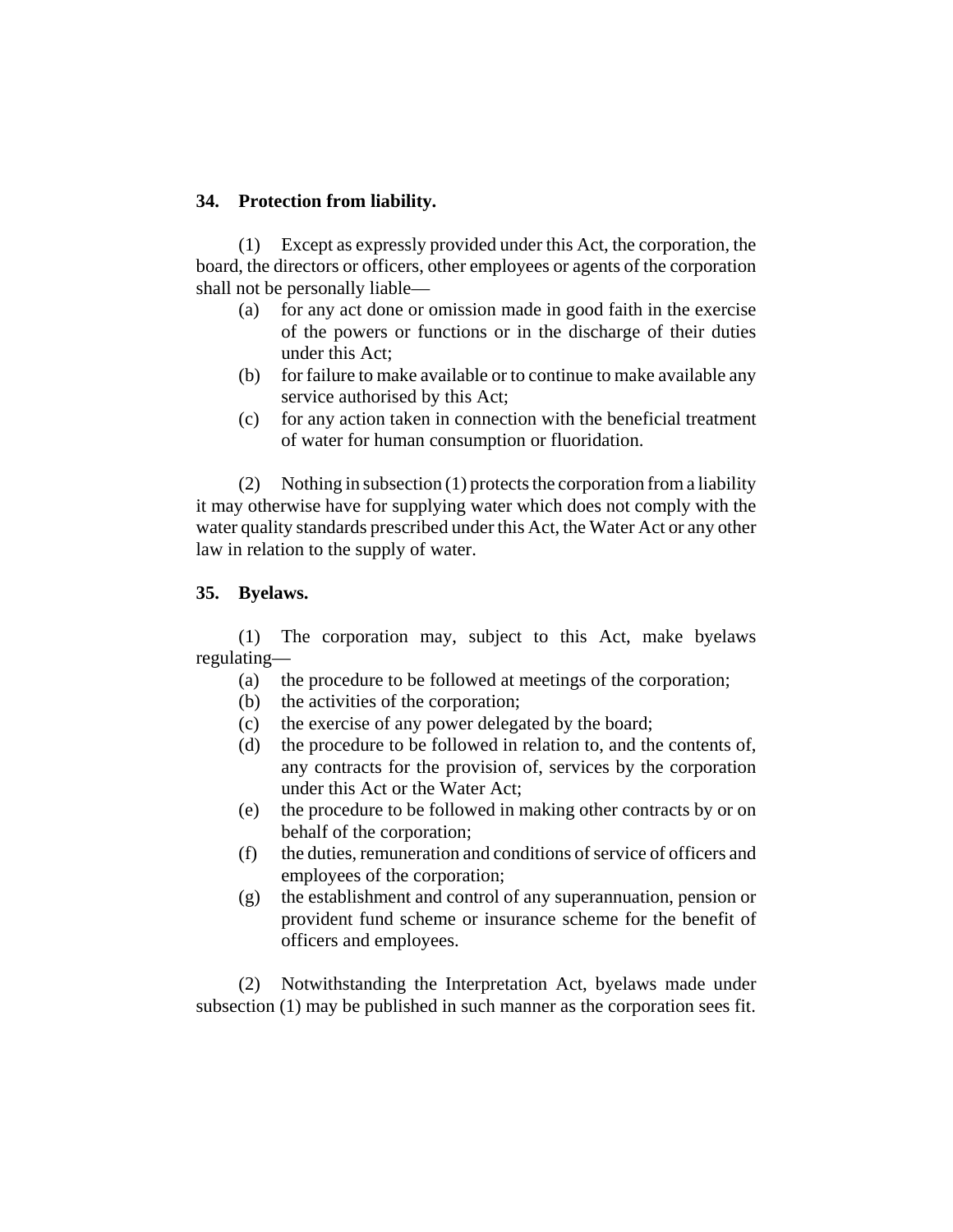### **36. Appointment as water or sewerage authority.**

- (1) At the commencement of this Act and subject to subsection (3)—
- (a) the corporation shall be deemed to have been appointed a water authority, a sewerage authority or both, as the case requires, under the Water Act, in any area in which it is empowered to supply either or both water and sewerage services under the National Water and Sewerage Corporation Decree, 1972, or the Waterworks Act;
- (b) any area referred to in paragraph (a) shall be deemed to have been duly declared as either or both a water supply area or a sewerage area under the Water Act, as the case requires.

(2) Subject to subsection 48(3) of the Water Act, the corporation may be appointed as an authority for the purposes of that Act.

(3) The Minister may require the corporation to enter into a performance contract under section 48 of the Water Act in relation to any area for which it is appointed or deemed to be appointed under this section.

### **37. Regulations.**

 The Minister may make regulations generally to give effect to the purposes and provisions of this Act and to prescribe all matters that may be prescribed under this Act.

**\_\_\_\_**